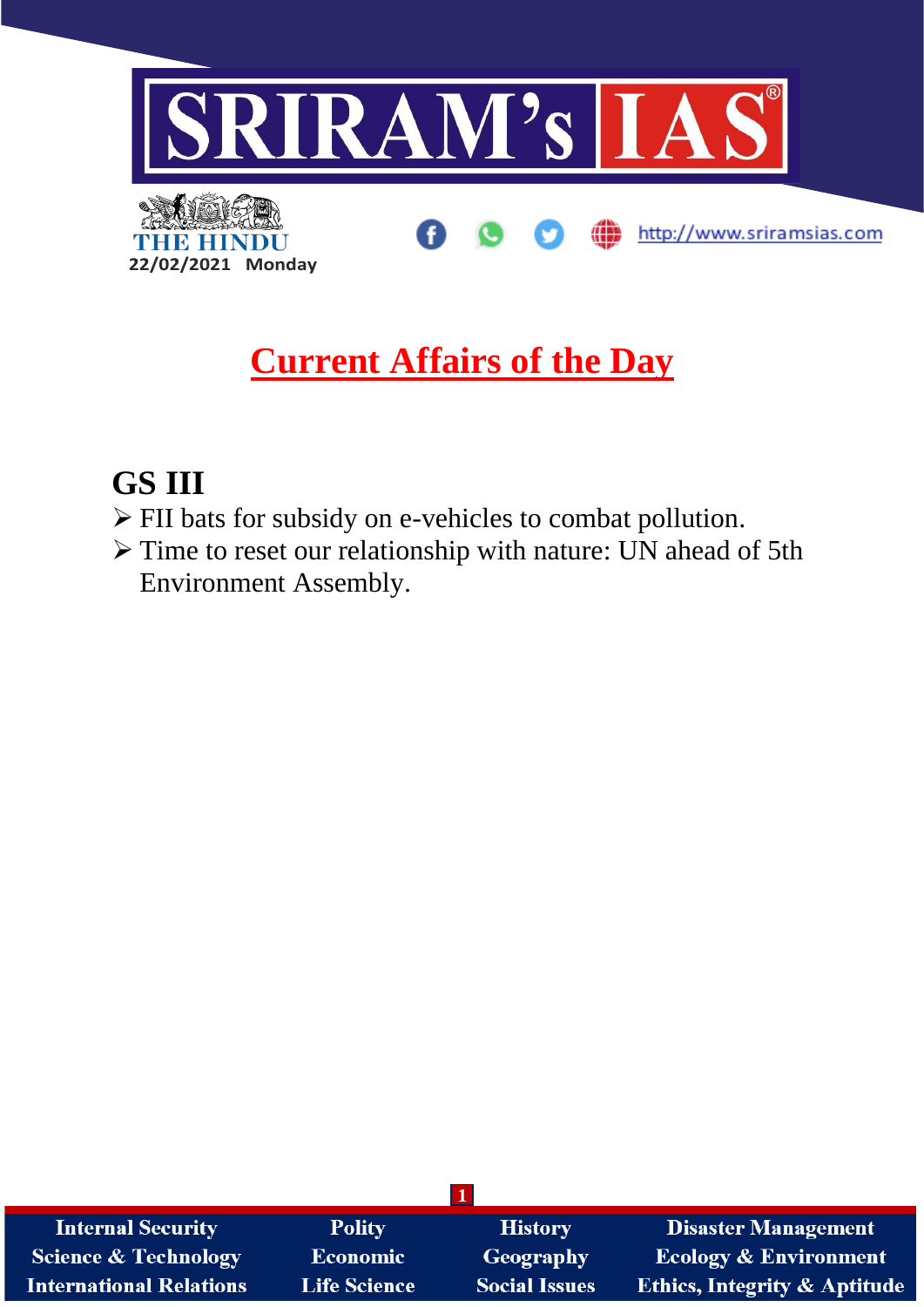

## **FII bats for subsidy on e-vehicles to combat pollution**

**News:** Ahead of the State budget next month, the Haryana chapter of the Federation of Indian Industry (FII) has demanded focused attention for the promotion of electric vehicles and special allocation to control pollution and provide basic amenities to the industries in the unapproved areas. It wants installation of smog towers, regulation of unapproved industrial units ahead of the Haryana budget.

#### **Highlights:**

**22/02/2021 Monday**

- 1. The FII demanded a subsidy to electric vehicles on the pattern of the Delhi government that offers a subsidy of ₹1.5 lakh and has also waived off the registration charges.
- 2. Also, the installation of gas lines in all industrial areas be expedited and provisions for subsidy on gas-operated gensets be made to further motivate industries to switch to this alternative fuel at the earliest.

## **Time to reset our relationship with nature: UN ahead of 5th Environment Assembly**

**Bottom Line:** Addressing environmental crises will also help reach sustainable goals such as poverty-alleviation, food and water security and good health, says a new UN report

#### **Highlights:**

- 1. Climate change, biodiversity loss and land degradation should be tackled together by transforming the world's relationship with nature, said a new report released by the United Nations ahead of its fifth Environment Assembly.
- 2. The assembly will be held February 22-23, 2021 on the theme 'Strengthening Actions for Nature to Achieve the Sustainable Development Goals'.
- 3. It calls for strengthened action to protect and restore nature and nature-based solutions to achieve the sustainable development goals in its three social, economic and environmental dimensions.
- 4. The new report called 'Making Peace with Nature' presents a strong case for innovation and investment to tackle climate, biodiversity and pollution —the three environmental emergencies within the framework of sustainable development goals.

| <b>Internal Security</b>        | <b>Polity</b>       | <b>History</b>       | <b>Disaster Management</b>              |  |  |  |
|---------------------------------|---------------------|----------------------|-----------------------------------------|--|--|--|
| <b>Science &amp; Technology</b> | <b>Economic</b>     | Geography            | <b>Ecology &amp; Environment</b>        |  |  |  |
| <b>International Relations</b>  | <b>Life Science</b> | <b>Social Issues</b> | <b>Ethics, Integrity &amp; Aptitude</b> |  |  |  |

**2**